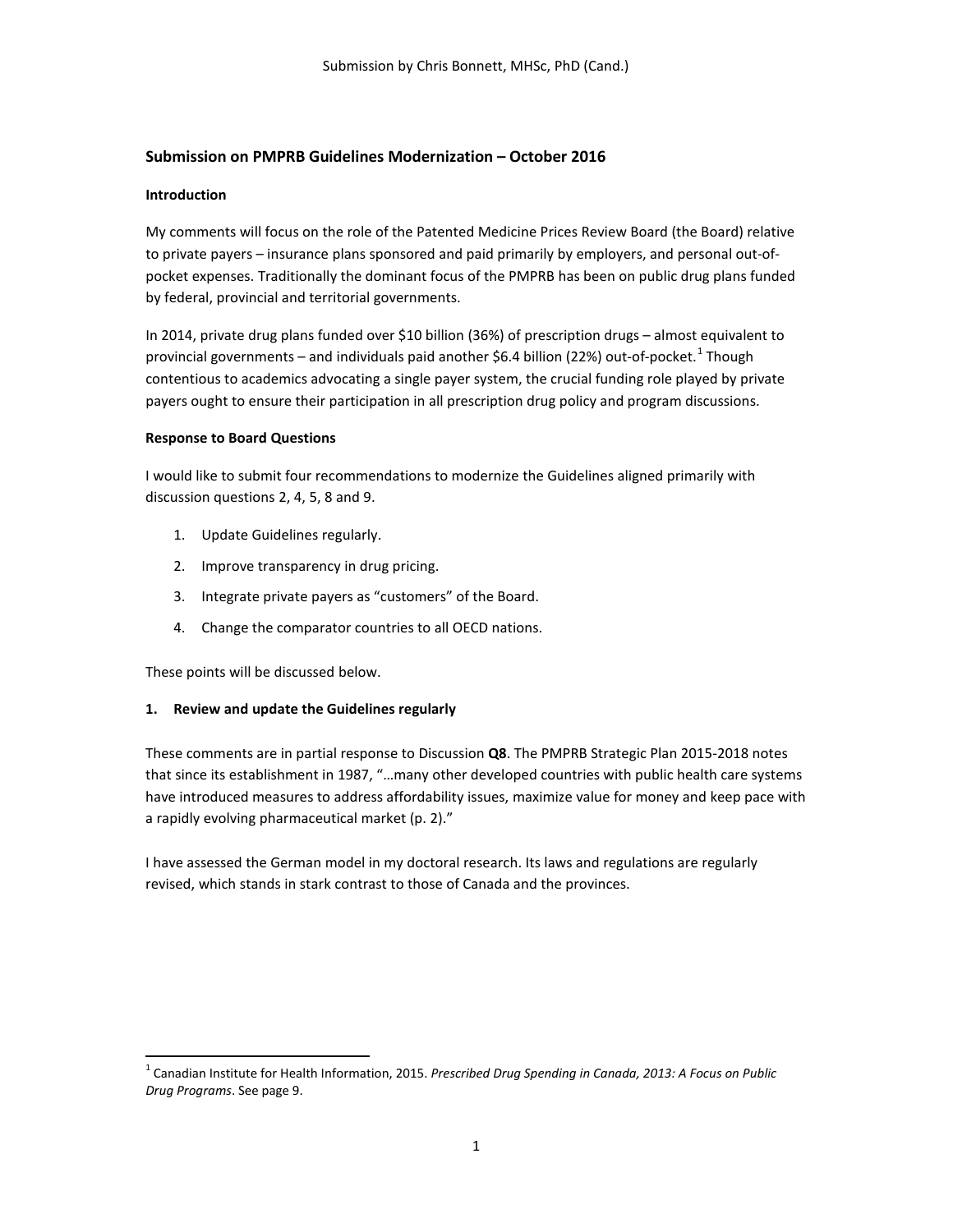| Germany - Recent Drug Policy Legislative History |                                                                      |
|--------------------------------------------------|----------------------------------------------------------------------|
| Year                                             | <b>Legislation Name</b>                                              |
| 1989                                             | Reference pricing introduced (Henschke, Sundmacher and Busse, 2013). |
| 1993                                             | <b>Health Care Structure Act</b>                                     |
| 1998                                             | Act to Strengthen Solidarity in Statutory Health Insurance [SHI]     |
| 2001                                             | <b>Pharmaceutical Budget Redemption Act</b>                          |
| 2002                                             | <b>Pharmaceutical Expenditure Limitation Act</b>                     |
| 2004                                             | <b>SHI Modernization Act</b>                                         |
| 2006                                             | Act to Improve Efficiency in Pharmaceutical Care                     |
| 2007                                             | Act to Strengthen Competition in SHI                                 |
| 2010                                             | <b>SHI Reform Act</b>                                                |
| 2011                                             | Pharmaceutical Market Restructuring [Reform] Act <sup>3</sup>        |

**Source**: Generally compiled from information in Busse and Blümel (2014).

I believe this is the first time the Board has considered Guidelines Modernization since its establishment in 1987. In that year, Canada spent just \$3.3 billion on prescription drugs. If that figure was adjusted solely for changes in the Consumer Price Index, spending would have increased to \$6.0 billion by 2015.<sup>[4](#page-1-2)</sup> But in 2014, Canada spent a forecasted \$28.8 billion on prescription drugs (CIHI, 2014). Notwithstanding the pan-Canadian Pharmaceutical Alliance (pCPA) negotiation of 118 products,<sup>[5](#page-1-3)</sup> the provinces have made few major changes in their legislation and regulations pertaining to prescription drugs.

The Board must have a regular schedule to review and revise its pricing responsibilities and overall mandate. This could be aligned with its strategic planning cycle and would therefore much better reflect the dynamics of the pharmaceutical market.

# **2. Improve transparency in drug pricing**

Responding to Discussion **Q2**, yes, the Board needs to immediately move beyond public list prices to determine what is a non-excessive price. Confidential Product Listing Agreements (PLAs) increasingly manage pricing and costs for all new drugs expected to have a material impact on provincial and, in recent years, private drug plans.<sup>[6](#page-1-4)</sup> List prices for new drugs have become largely irrelevant.

<span id="page-1-0"></span> $<sup>2</sup>$  According to Henschke et al., patented medicines were originally included in reference pricing along with their</sup> approved generic or therapeutic substitutes. In 1996, patent drugs were excluded to encourage innovation, but then included again in 2004 because so many drugs without clear additional benefits had been introduced.

<span id="page-1-1"></span> $3$  The PMPRB refers to this law as: "Act on the Reform of the Market for Medical Products" in its Strategic Plan 2015-2018 (2015b), p. 13.<br><sup>4</sup> Statistics Canada reported the CPI at 69.7 in January 1988, and 126.5 in December 2015. \$3.293 billion x

<span id="page-1-2"></span><sup>126.5/69.7 = \$5.977</sup> billion.

 $<sup>5</sup>$  See:</sup>

<span id="page-1-3"></span>[http://www.pmprovincesterritoires.ca/phocadownload/pcpa/2016/pcpa\\_completed\\_negotiations\\_sept30\\_2016.pd](http://www.pmprovincesterritoires.ca/phocadownload/pcpa/2016/pcpa_completed_negotiations_sept30_2016.pdf) [f.](http://www.pmprovincesterritoires.ca/phocadownload/pcpa/2016/pcpa_completed_negotiations_sept30_2016.pdf) 

<span id="page-1-4"></span> $^6$  PDCI Market Access Inc. and H3 Consulting have collaborated to survey PLAs in the private market, first in 2015, and again in 2016 (forthcoming). See[: http://www.pdci.ca/manulife-drugwatch-private-payer-product-listing](http://www.pdci.ca/manulife-drugwatch-private-payer-product-listing-agreement-pla-series/)[agreement-pla-series/.](http://www.pdci.ca/manulife-drugwatch-private-payer-product-listing-agreement-pla-series/)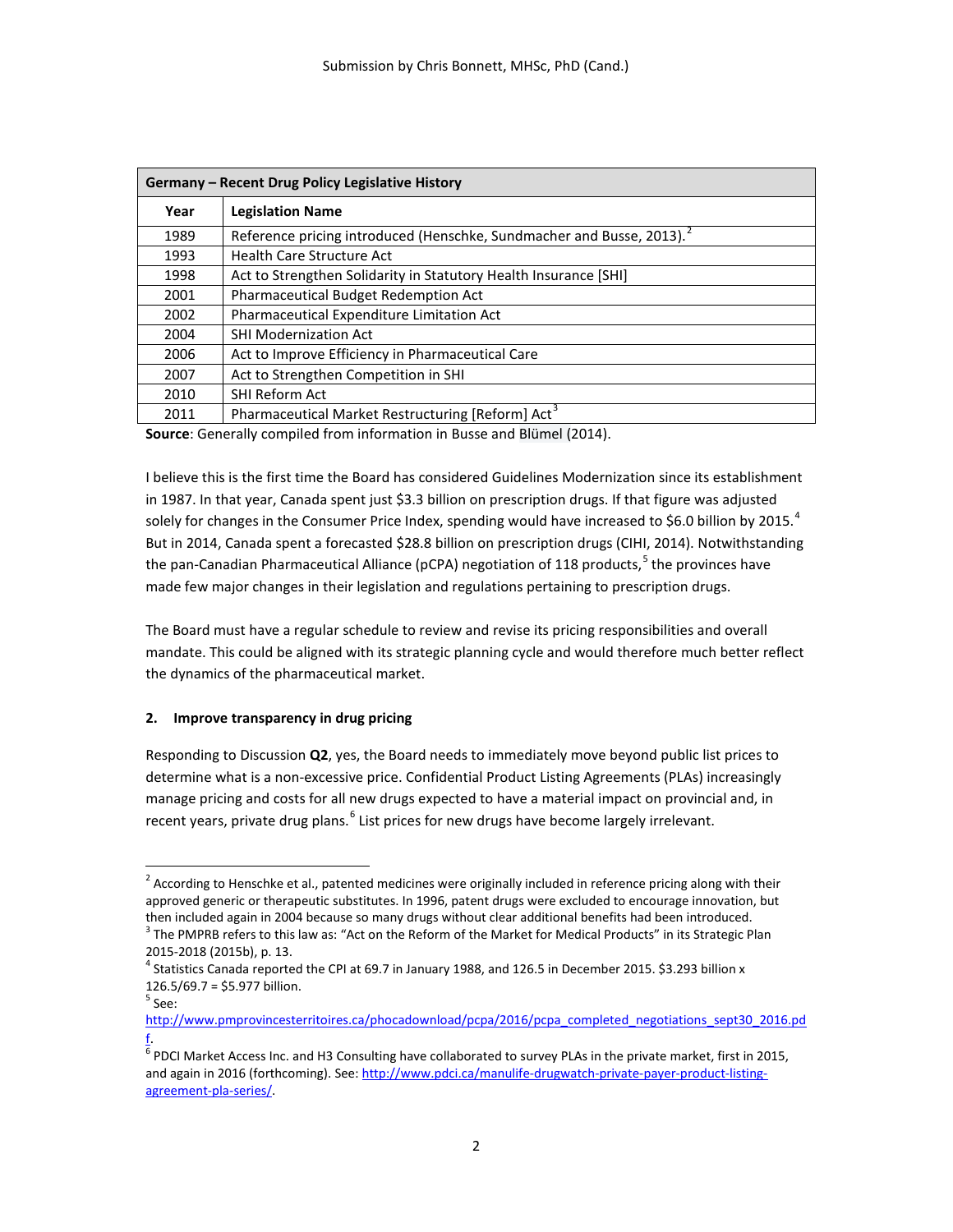Canada and all other jurisdictions have accepted that confidentiality is a necessary feature of PLA contracting. However, Germany may be unique in publishing a list of patented drug prices set by the Deutsches Institut für Medizinische Dokumentation und Information (DIMDI).<sup>[7](#page-2-0)</sup> The current price list runs for 93[8](#page-2-1) pages, with thousands of drugs listed.<sup>8</sup> This occurs despite Germany being the third largest pharmaceutical manufacturer and the fourth largest consumer market in the world (Busse and Blümel, 2014). This suggests Canada should require greater price transparency and need not be worried about losing our disproportionately small amount of remaining research and development.

While German prescription prices do not appear to be much lower than Canada's (\$741 Germany vs. \$772 Canada<sup>[9](#page-2-2)</sup>), German prices typically include a 19% Value Added Tax (Busse and Blümel, 2014).

Germany also enforces reimbursement limits. Limits were first negotiated between 2007 and 2010 for new drugs not subject to reference pricing. To avoid the price ceiling, the manufacturer had to establish: (i) product development costs, (ii) that the drug was cost-effective, and (iii) that it had no alternative treatment. Additionally, the Sickness Funds had to consider "the suitability and reasonableness of having the insured community take on the costs of reimbursement" (Busse and Blümel, 2014, p. 211). Following legislation enacted in 2011, drug manufacturers set the price for drugs containing new active substances for the first year but unless the product is deemed to provide additional benefits by the FJC,  $^{10}$  $^{10}$  $^{10}$  the price is then limited to that of an older reference drug (Busse and Blümel, 2014).

As noted previously, private payers are beginning to contract with brand drug manufacturers for price reductions in Product Listing Agreements, but these are done separately from those of the pCPA. Combining volume from both payer groups would likely help lower prices and costs for beneficiaries from both camps, and improve administrative efficiency.

However, these changes leave an important gap, since history has demonstrated that individuals without the benefit of insurance are left paying the highest prices of all.<sup>[11](#page-2-4)</sup> The out-of-pocket share of drug costs borne by patients has increased in recent years: 22% in 2014, versus 20% in 2012, 19% in 2010, and 18% in 2008 (CIHI, 2013; CIHI, 2014).

#### **3. Integrate private payers – insurers, employers and patients – as "customers" of the Board**

This section responds to Discussion **Q9**. Private drug plans pay more for drugs than provincial plans, and patient prices are even higher. For example, as more new drugs are subject to Product Listing Agreements confidential to the provinces, private payers are almost certainly targeted by manufacturers compensate for prices given to public plans. This is true also in the pharmacy fee limits imposed or negotiated by provincial plans; it appears that pharmacies shift costs to private payers.

<span id="page-2-3"></span><span id="page-2-2"></span>

<span id="page-2-1"></span><span id="page-2-0"></span>

<sup>&</sup>lt;sup>7</sup> The website is: <u>https://www.dimdi.de/static/de/amg/festbetraege-zuzahlung/festbetraege/index.htm.<br><sup>8</sup> I note at least some specialty drugs are not listed under their Canadian generic name, e.g., Avastin (bevacizumab),</u> Lucentis (ranibizumab), Humira (adalimumab), and Remicade (infliximab).

<sup>&</sup>lt;sup>9</sup> Op cit. OECD, 2014 pharmaceutical pricing data.<br><sup>10</sup> Reimbursement decisions are made by the Federal Joint Committee (FJC / *Gemeinsamer Bundesausschuss, G-BA*) which includes voting representatives of sickness funds and health providers, with patient organizations attending as observers (Gress et al., 2007).<br><sup>11</sup> The responsibility for this rests with the pharmacy industry which is not within the PMPRB's mandate. Still, it is

<span id="page-2-4"></span>important context for broader consideration of how the Board can have optimal impact on costs and prices.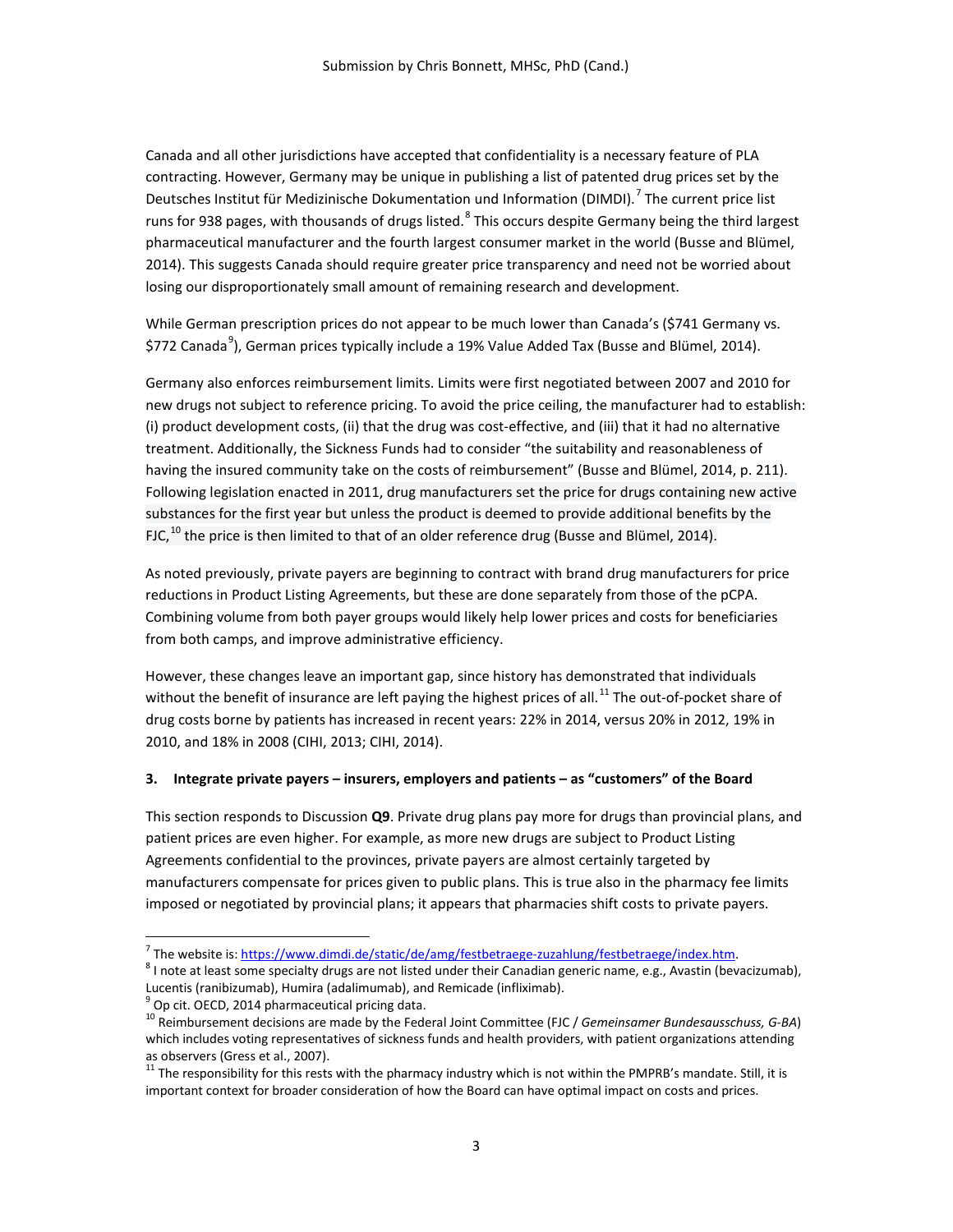This is not fair and constitutes excessive pricing for the majority of Canadians covered under private insurance plans. As employer fiduciaries, private insurers are beginning to more aggressively manage drug prices, but Canadians – especially those without insurance – still need the PMPRB to do all it can.

The simplest way to manage this issue is to require a single transparent price for a given product, regardless of region or payer. While the PMPRB could encourage or even require this, the pCPA could manage the price/cost negotiations and the implementation of the PLA. $^{12}$  $^{12}$  $^{12}$ 

The crucial role played by private payers means they should be included in all national drug policy deliberations. The PMPRB Discussion Paper recognises its future Guidelines may consider the entire market. At stake is a justice consideration – all Canadians should benefit from federal policy, not just those whose insurance is provided by provincial governments. In addition to broader policy changes, the impact of excessive prices (or whatever new requirements arise from Guidelines Modernization) affects the private market – especially individuals without insurance. All Canadians buying prescription drugs have an interest in the Board's excessive pricing reviews (*Patent Act*, s. 83) and this would require a mechanism to ensure excess revenues also benefit private drug plans (perhaps according to market share) and even individual patients (perhaps implemented through a pharmacy's price files as a patient discount on subsequent purchases of the subject drug).

Private insurers, through their industry association, have previously requested a place on the PMPRB governing Board (CLHIA, 2013), which is currently limited to five members. The PMPRB may also consider including private payers in the Advisory Panel (*Patent Act*, s. 92(1)). It should be noted again that private payers include employers and patients in addition to insurers. In the main, private insurers administer but do not insure drug plans for larger employers where the majority of Canadians work. For these plans, decisions on formulary, eligibility, cost-sharing and other operational matters are made by the employer (and sometimes a union) and implemented by the insurer contracted to manage the plan. Since smaller employers have less risk tolerance, insurers take the risk and make these decisions.

The distinction between insurers and other private payers is important because to date only insurers have an organized – if occasional – voice in advocating an expanded role for its industry. Employers have not similarly organized on drug insurance but have a more direct interest in lower drug prices and reduced drug insurance costs because they pay the price passed on by insurers. Further, since private insurer administration costs are typically set as a percentage of premiums, insurers have less interest in slowing drug inflation because it also reduces their future revenues (Law, Kratzer and Dhalla, 2014).

Perhaps including private payers in ongoing consultations (s. 96.5) and as a stakeholder consulted for recommendations (s. 101.2) may be possible even without changes to the Patent Act because these payers represent "consumer groups" (employees covered by group drug plans) as described in the Act. While insurers and other parties may be given "intervener" status, their participation should not be incidental.

<span id="page-3-0"></span><sup>&</sup>lt;sup>12</sup> Note the CLHIA has called for its inclusion in the pan-Canadian Pharmaceutical Alliance. I fully support this request as a principle of justice and for practical reasons to reduce duplication and fragmentation in our pharmaceutical market.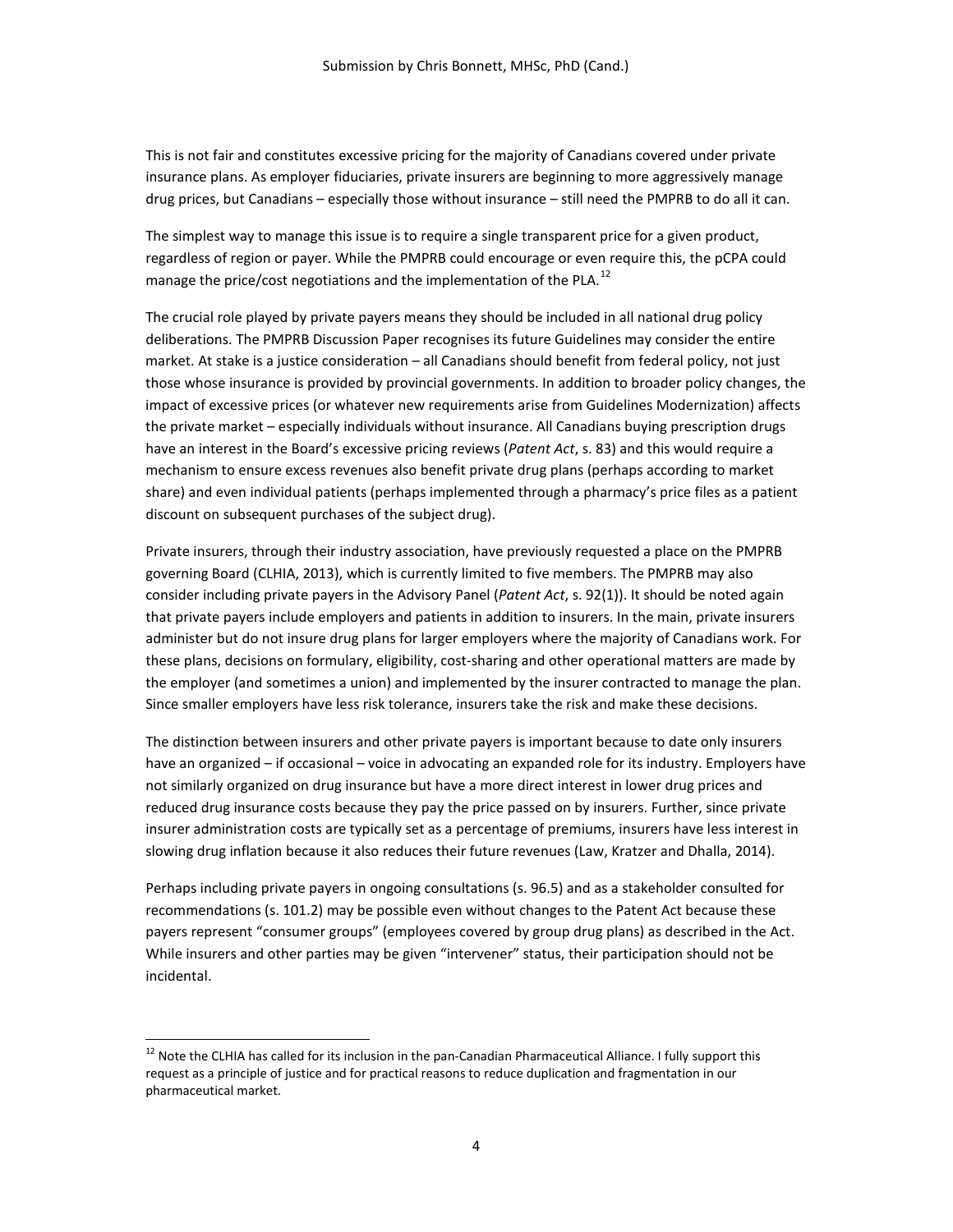## **4. Change the Comparator Countries to all OECD Countries**

Responding to Discussion **Q4**, I will assume for the moment that the PMPRB continues its mandate of non-excessive pricing and the current basket of seven comparator nations. Under these conditions, the price for new drugs should be set at the lowest price among those seven.

I recommend consideration be given to identifying other countries with lower prices. If the Board is already drawing comparisons to all OECD nations (Figure 2 in the Discussion Paper), then it should consider using that ready-made basket of nations and aiming at the median OECD price. Prices in the Netherlands indicate we could do even better. There, retail per capita pharmaceutical prices were just over half of those in Canada in 2013: \$397 vs. \$713 (USD, PPP. OECD, 2015). Drug manufacturers use several factors to set their prices in Canada, but 'unofficially', one factor must be willingness to pay. Why would Canada be willing to pay anything other than the lowest price?

Clearly there is some justification for pricing a product higher in a wealthier nation, assuming that governments or private insurers are willing to reduce or eliminate the price to lower income citizens. I have no personal problem with high-income nations subsidizing drug prices in less wealthy nations. However, OECD data indicate Canada's drug prices were the second highest among member states in 20[14](#page-4-1),  $^{13}$  $^{13}$  $^{13}$  considerably out of line with our relative wealth which was ranked 14<sup>th</sup> in 2015.  $^{14}$ 

### **5. Pricing and R&D**

Regarding Discussion **Q5**, I need a better understanding of why pharmaceutical R&D has declined for so many years. It is clear that the Canadian units of international drug manufacturers have been generally unable to achieve a reasonable level of investment here. The current evidence is overwhelming.

The PMPRB (2015 Annual Report) reported the R&D investment pool has declined in Canada in absolute terms by 44% from its peak of \$1,325 million in 2007 to \$739 million in 2014, just 4.4% of industry sales revenue.

Further, at 5.3% in 2012, Canada had the lowest R&D:Sales ratio of any of the PMPRB's seven comparator countries. Next lowest was Italy (6.1%) and then France at 16.1%. Canada's ratio was only one-quarter of the aggregate ratio (21.8%) of all seven nations in 2012. This dismal performance deserves thoughtful investigation.

My statements should not be interpreted as a condemnation of drug manufacturers. They frequently drive innovation and their products are as essential as hospitals and physicians. They operate in Canada according to current laws and regulations as they do elsewhere in the world. Many still invest significant sums in R&D in Canada and employ thousands of Canadians in well-paying jobs.

<span id="page-4-0"></span><sup>&</sup>lt;sup>13</sup> OECD (2016), Pharmaceutical spending (indicator). doi: 10.1787/998febf6-en (Accessed on 29 October 2016). Rankings by USD per capita, 2014 (the most recent year available). Available at:

<span id="page-4-1"></span>[https://data.oecd.org/healthres/pharmaceutical-spending.htm.](https://data.oecd.org/healthres/pharmaceutical-spending.htm)<br><sup>[14](https://data.oecd.org/healthres/pharmaceutical-spending.htm)</sup> OECD (2016), Gross domestic product (GDP) (indicator). doi: 10.1787/dc2f7aec-en (Accessed on 29 October 2016) Rankings by GDP per capita, USD, 2015 (the most recent year available). Available at: [https://data.oecd.org/gdp/gross-domestic-product-gdp.htm.](https://data.oecd.org/gdp/gross-domestic-product-gdp.htm)